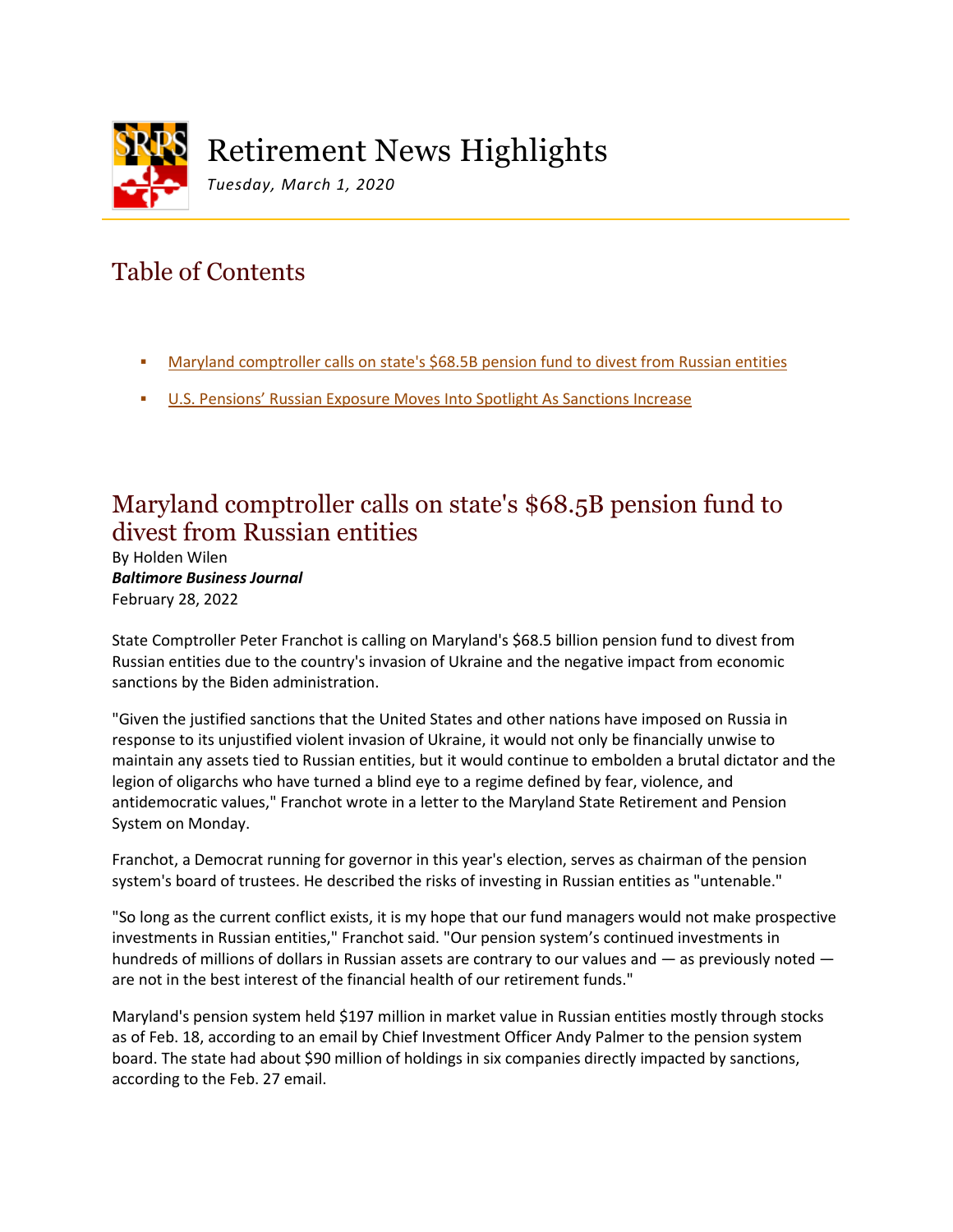The pension system's staff is in contact with fund managers to understand how they plan on proceeding, Palmer said. The agency is also working to understand how the sanctions will impact asset values for the affected companies. Some of the holdings are in passive accounts and the positions are determined by benchmark construction, Palmer said.

"Many of the sanctions are targeted to financial companies which, because of their leveraged nature, are very sensitive to potential credit losses and loss of liquidity," Palmer said.

Palmer also noted in his email the "small weight of Russia" in Maryland's investment portfolio and called it a "testament to the broad diversification strategy the board has adopted."

"We tend to focus on these instances of heightened risk in one portion of the portfolio but miss the positive impact other exposures bring. For example, the System's weight in Brazilian stocks is nearly double the size of Russia," Palmer said, adding that Brazilian stock market is up 18% year to date.

In Franchot's view, the state can do better by divesting from Russia altogether and investing its money elsewhere.

"Surely, our talented investment staff and fund managers can identify other investment opportunities that align with our values and yield better returns and dividends for the pension funds of our employees and retirees," he said. "I sincerely hope they do so immediately."

This isn't the first time Franchot has called on the state's pension system to divest from certain entities. In 2019 he called on the agency to divest from companies based in Alabama as a result of the state's "radical" new law that criminalized almost all abortions.

Back to top

### U.S. Pensions' Russian Exposure Moves Into Spotlight As Sanctions Increase

By Gar Chung *fin news* February 28, 2022

U.S. pension plans are being called on to review the Russian exposure within their investment portfolios as federal mandates sanctioning Russian financial institutions continue to expand.

President Biden's administration today announced sanctions against Russia's central bank after the U.S. and allies announced measures over the weekend that have resulted in a drop of the Russian ruble and a more than doubling of the county's benchmark interest rate.

"Much more of the world is economically linked. And so, the potential to have nonmilitary responses be effective is much higher. Whether they will be or not is not clear. What is clear is certainly holdings in Russian equities and fixed-income will be damaged not only because people will not be able to sell them or buy them, but there will be legislative action," said Allan Martin, partner at general investment consultant NEPC, during a discussion with the Ventura County (Calif.) Employees Retirement Association at today's board meeting, according to live video.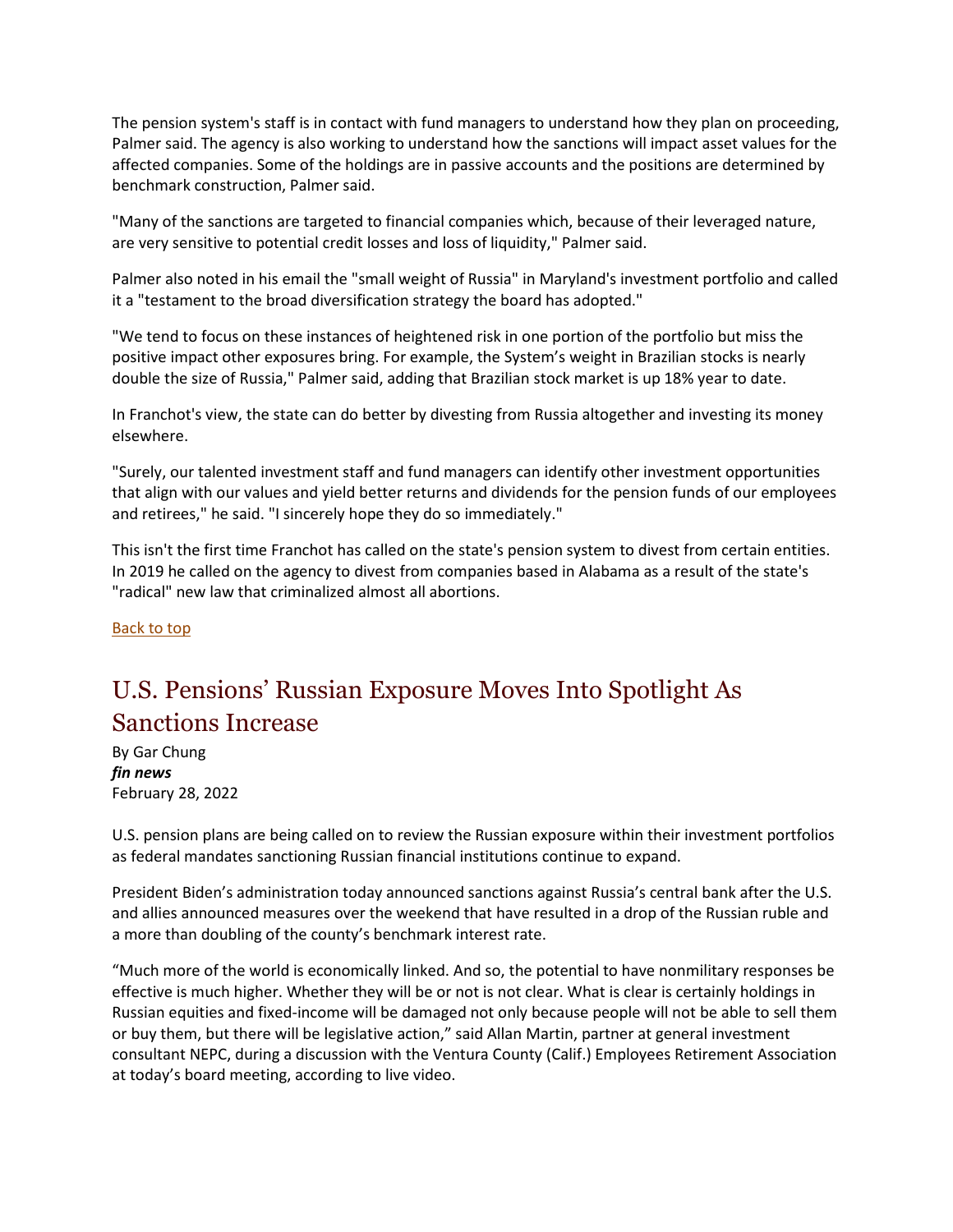Legislative action has already been initiated in New York and Illinois, with New York State Gov. Kathy Hochul signing an executive order on Sunday forbidding state agencies from doing business with Russia and divesting money and assets from companies or institutions aiding Russia.

The New York State Teachers Retirement System had approximately \$125 million in exposure to investments in Russia as of Feb. 25, or less than 0.1% of the system's total assets, according to a spokeswoman. The plan is closely monitoring its portfolio to ensure compliance with all Office of Foreign Assets Control sanctions and directives, she added.

The New York State Common Retirement Fund did not respond to an e-mail seeking comment on the executive order or its exposure to Russia by press time.

Rhode Island Treasurer Seth Magaziner said today that he has called for the Employees Retirement System of Rhode Island to "responsibly liquidate" all pension fund investments in Russian stocks and bonds." The plan will have a special meeting on Wednesday to discuss liquidating the funds, a spokesman said, in an e-mail.

New York City Comptroller Brad Lander will bring specific assets to the trustees of New York City Retirement Systems' five pension funds to consider for divestment, according to a statement issued today.

"The White House is beginning the process of identifying the assets of sanctioned individuals and companies that support and enable Putin's actions. Following an analysis of the funds' holdings against that list and legal review, I plan to bring specific assets to the trustees of the five boards of the New York City Retirement Systems to consider for divestment," he said, in a statement, noting that all decisions, including potential divestment of Russian assets, are made separately by each of the five pension plan boards.

Pennsylvania State Senator Sharif Street said last week he would introduce legislation to require the Pennsylvania Public School Employees Retirement System, Pennsylvania State Employees Retirement System, Pennsylvania Municipal Retirement System and Pennsylvania Treasury to divest investments in companies doing business with Russia and House Majority Leader Kerry Benninghoff said today he will be introducing legislation todivest state holdings.

"The Commonwealth's public funds represent a substantial amount of investment power. We have a moral obligation to ensure that our public fund investments are not inadvertently supporting those who are engaging in an unprovoked invasion of their democratically elected neighbors," he said, in a statement.

The treasury has begun divesting its holdings in all Russian-backed companies, State Treasurer Stacy Garrity said, in a statement.

A spokesman for the \$70.8 billion public school employees plan said the "Investment Office has been examining the System's portfolio holdings as it relates to exposure to Russia and Ukraine. There is no further comment at this time."

The two other state pension funds did not respond to e-mails seeking comment by press time.

Illinois legislators are also planning to file legislation requiring the state to divest from Russian companies, according to reports.